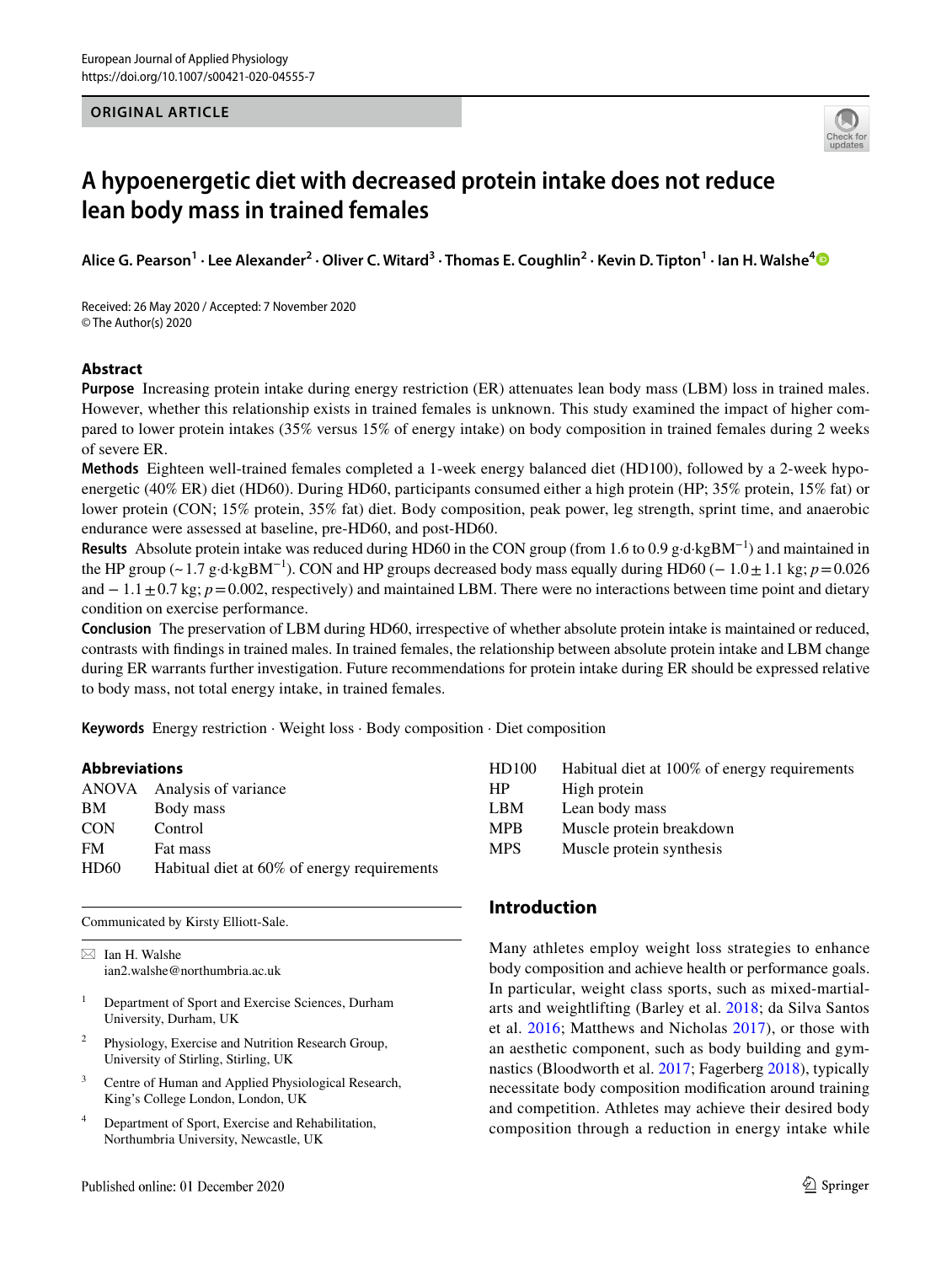maintaining or increasing energy expenditure. Hypoenergetic diets have demonstrated efficacy as a weight loss strategy in athletic populations. However, the desired loss of fat mass (FM) is often concomitant with a reduction in lean body mass (LBM) (Pons et al. [2018](#page-10-1); Willoughby et al. [2018\)](#page-10-2), which can be detrimental to athletic performance (Lalia et al. [2018](#page-9-4)). Therefore, weight loss strategies that attenuate the loss of LBM have been investigated.

One such strategy that has demonstrated efficacy in ameliorating LBM loss during weight loss is the manipulation of dietary protein intake. Exogenous protein supply is required to stimulate muscle protein synthesis (MPS) and induce positive nitrogen balance (Witard et al. [2014\)](#page-10-3). Frequent stimulation of MPS by protein consumption helps maintain LBM. However, during periods of energy restriction, net nitrogen balance and rates of protein turnover are perturbed (Carbone et al. [2019](#page-9-5)), which can lead to the loss of LBM. Short periods of moderate energy restriction may increase basal rates of muscle protein breakdown (MPB) by up to 60% relative to energy balance (Carbone et al. [2014](#page-9-6)). Although, it is currently accepted that LBM loss during energy restriction is attributed to a predominant reduction in MPS (Hector et al. [2018](#page-9-7); Pasiakos et al. [2013](#page-10-4)). It has been demonstrated that increasing dietary protein intake during energy restriction can increase rates of MPS (Hector et al. [2018\)](#page-9-7) and attenuate the loss of LBM.

Previous weight loss interventions, ranging in duration from 2 to 20 weeks, have demonstrated a preservation of LBM with 1.2–2.4 g⋅d⋅kgbody mass<sup>-1</sup> (BM) protein consumption in untrained and overweight individuals (Gordon et al. [2008;](#page-9-8) Hector et al. [2018](#page-9-7); Layman et al. [2005;](#page-9-9) Leidy et al. [2007](#page-9-10); Longland et al. [2016;](#page-10-5) Pasiakos et al. [2013](#page-10-4)). However, a paucity of data exist on the impact of increased dietary protein intake during hypoenergetic weight loss in trained individuals. Walberg and colleagues reported a retention of positive nitrogen balance when total dietary protein intake was increased to 1.6 g⋅d⋅kgBM<sup>-1</sup> vs. a daily protein intake of 0.8 g⋅d⋅kgBM<sup>-1</sup> among male weightlifters (Walberg et al. [1988\)](#page-10-6). Although, increased provision of exogenous amino acids does not necessarily translate to LBM change (Mourier et al. [1997](#page-10-7)). Mettler et al. [\(2010\)](#page-10-8) previously demonstrated a signifcant amelioration of LBM loss in trained males when a 2-week hypoenergetic diet contained 35% of energy intake from protein (2.4 g·d·kgBM−1), relative to 15% (1.0 g⋅d⋅kgBM<sup>-1</sup>). Although Mettler did not measure rates of MPS, these data support those previously reported in untrained populations (Gordon et al. [2008](#page-9-8); Hector et al. [2018](#page-9-7); Layman et al. [2005](#page-9-9); Leidy et al. [2007](#page-9-10); Longland et al. [2016;](#page-10-5) Pasiakos et al. [2013](#page-10-4)) and highlight the importance of protein intake during weight loss in athletes. However, it is unknown whether sex diferences would permit the previous fndings in trained males (Mettler et al. [2010](#page-10-8)) being translated to trained females. There is evidence that resistance-trained females consuming higher protein intakes increase LBM signifcantly more so than those consuming lower protein intakes during energy balance (Camp-bell et al. [2018](#page-9-11)). Nonetheless, no study to date has investigated the efect of the protein composition of hypoenergetic diets on body composition and various exercise performance parameters (strength, speed, endurance, and power) in welltrained females.

Apparent sex diferences in human musculature exist (Jahn et al. [1999](#page-9-12)), which may result in varying metabolic and body composition outcomes during energy restriction. During energy balance, there are no apparent sex diferences in basal MPS (Dreyer et al. [2010](#page-9-13); Fujita et al. [2007](#page-9-14)), or the acute post-prandial or post-exercise MPS response (Dreyer et al. [2010;](#page-9-13) West et al. [2012\)](#page-10-9), when corrected for skeletal muscle mass in young adults. Nonetheless, the apparent lack of sex-based diferences in MPS may be attributed to the short duration of these studies. Potentially, extended time periods (i.e., training) are required to detect sex diferences in muscular adaptations. Consistent with this notion, Scalzo et al.  $(2014)$  $(2014)$  utilised a <sup>2</sup>H<sub>2</sub>O-based method to estimate integrated MPS over a 4-week period with sprint interval training and reported higher rates of MPS in mixed and cytoplasmic muscle fractions in males, relative to females. This study demonstrates that sex-based variations in MPS may be detected over extended periods, eventually infuencing changes in LBM. This notion has been supported in untrained individuals, with males losing a greater proportion of LBM than their female counterparts during a period of energy restriction (Evans et al. [2012;](#page-9-15) Sartorio et al. [2005](#page-10-11)). Taken together, these data suggest that metabolic and body composition responses to energy restriction likely difer between well-trained males and females, and thus extrapolation of the previous fndings (Mettler et al. [2010](#page-10-8)) to trained females may not be appropriate.

Therefore, the aim of the present study was to investigate whether higher compared to lower protein intakes attenuate the loss of LBM during energy-restricted weight loss in well-trained females. We hypothesised that increasing dietary protein intake relative to total energy intake would ameliorate reductions in LBM during 2 weeks of severe energy restriction.

#### **Methods**

#### **Subjects**

Twenty-four trained females representing a range of sports (football, netball, rowing, Muay Thai, and athletics) volunteered to participate in the study after providing informed written consent. Inclusion criteria for the study were female competitive athletes aged 18–35 years, completing at least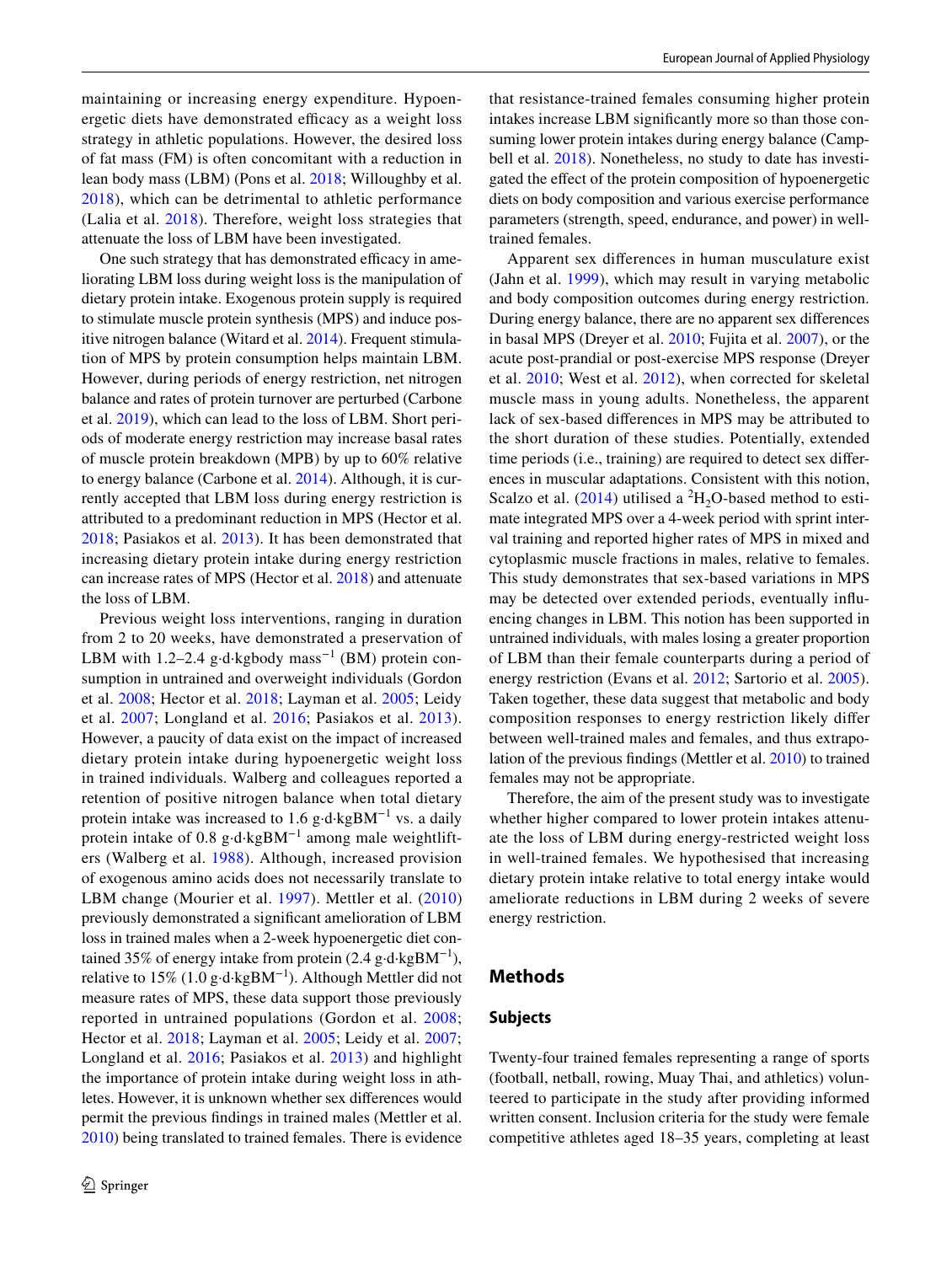three training sessions per week. Participants with body fat within the healthy range of 15–30% and with a regular menstrual cycle were included. All types of oral contraceptives were permitted. Participants were excluded from the study if they consumed more than 20% protein (including protein supplements) in their habitual diet.

Four participants did not meet the inclusion criteria ( $\leq$ 15% body fat;  $\geq$ 20% habitual protein intake; and/ or≤3 training sessions per week). Two participants were excluded due to lack of dietary adherence during the intervention. Eighteen participants (age;  $21.2 \pm 3.3$  years, height;  $171.5 \pm 6.8$  cm, BM;  $67.2 \pm 10.0$  kg, body fat;  $27.2 \pm 5.3\%$ , training;  $9.9 \pm 2.8$  h wk<sup>-1</sup>) completed the study. The study was approved by the School of Sport Research Ethics Committee (SSREC) at the University of Stirling and the East of Scotland NHS Research Ethics Committee (NHSREC).

#### **Experimental design**

In a parallel group design, each participant completed a familiarisation trial followed by four experimental trials consisting of body composition measurement and exercise performance tests. Participants were assigned to either a high protein (HP)  $(n=9)$  or a lower protein control group (CON)  $(n=9)$ . The overview of the study design is shown in Fig. [1.](#page-2-0)

Participants arrived at the laboratory before 9:00 am for each experimental trial following an overnight fast (morning consumption of 500 mL water) and abstinence from vigorous exercise during the prior 24 h. Participants provided a urine sample, then height, BM, and body composition were measured in light clothing. The initial screening visit was used to obtain preliminary measures of general health (absence of illness, chronic disease, musculoskeletal disorder, and pregnancy), baseline body composition, and familiarisation of the exercise protocols. Following the familiarisation visit, participants were instructed to complete a weighed intake food diary over three separate days; a rest day, training day, and competition day, from which habitual energy intake was estimated using dietary analysis software (Microdiet V2).

During the second visit, baseline exercise performance tests were completed, and participants were prescribed a diet providing 100% of habitual energy intake (HD100) (48% carbohydrate, 33% fat, 19% protein), based on self-reported dietary intake data. Following 7 days of diet completion, participants attended the third testing session, where premeasures of BM, body composition, and exercise performance were obtained. Participants were then prescribed a diet providing 60% of habitual energy intake (HD60) and allocated to their intervention group (HP or CON). Group allocation was randomly assigned for the frst nine participants and matched for training load and anthropometric characteristics for the remaining nine participants. Following 14 days of HD60, participants returned to the laboratory for the fnal testing session. Post-measures of BM, body composition, and exercise performance were obtained to evaluate any diet efects.

#### **Dietary intervention**

During HD100 and HD60, participants were provided with all food and prohibited from consuming non-prescribed food and drink, aside from the ad libitum consumption of water. The CON diet had a composition of 15% protein, 35% fat, and 50% carbohydrate, and the HP diet had a composition of 35% protein, 15% fat, and 50% carbohydrate. The energy and macronutrient intake of both groups is displayed in Table [1.](#page-3-0)

Protein intake was evenly distributed throughout the day with 3 meals and 3 snacks (including protein-based snacks post-exercise and pre-sleep). The diet was modified if participants disliked certain prescribed foods in attempt to enhance adherence. Group allocation was not disclosed to the participants. Participants received an additional food log diary and electronic scales during the



<span id="page-2-0"></span>**Fig. 1** Schematic overview of study protocol. *Familiarisation* body composition and exercise protocols, *HD100* habitual diet at 100% of individual energy requirement, *HD60*habitual diet at 60% of individ-

ual energy requirement, *CON*control group (0.86 g·d·kgBM−1protein) at 60% of individual energy requirement, *HP*high protein group (1.71 g⋅d⋅kgBM<sup>-1</sup>protein) at 60% of individual energy requirement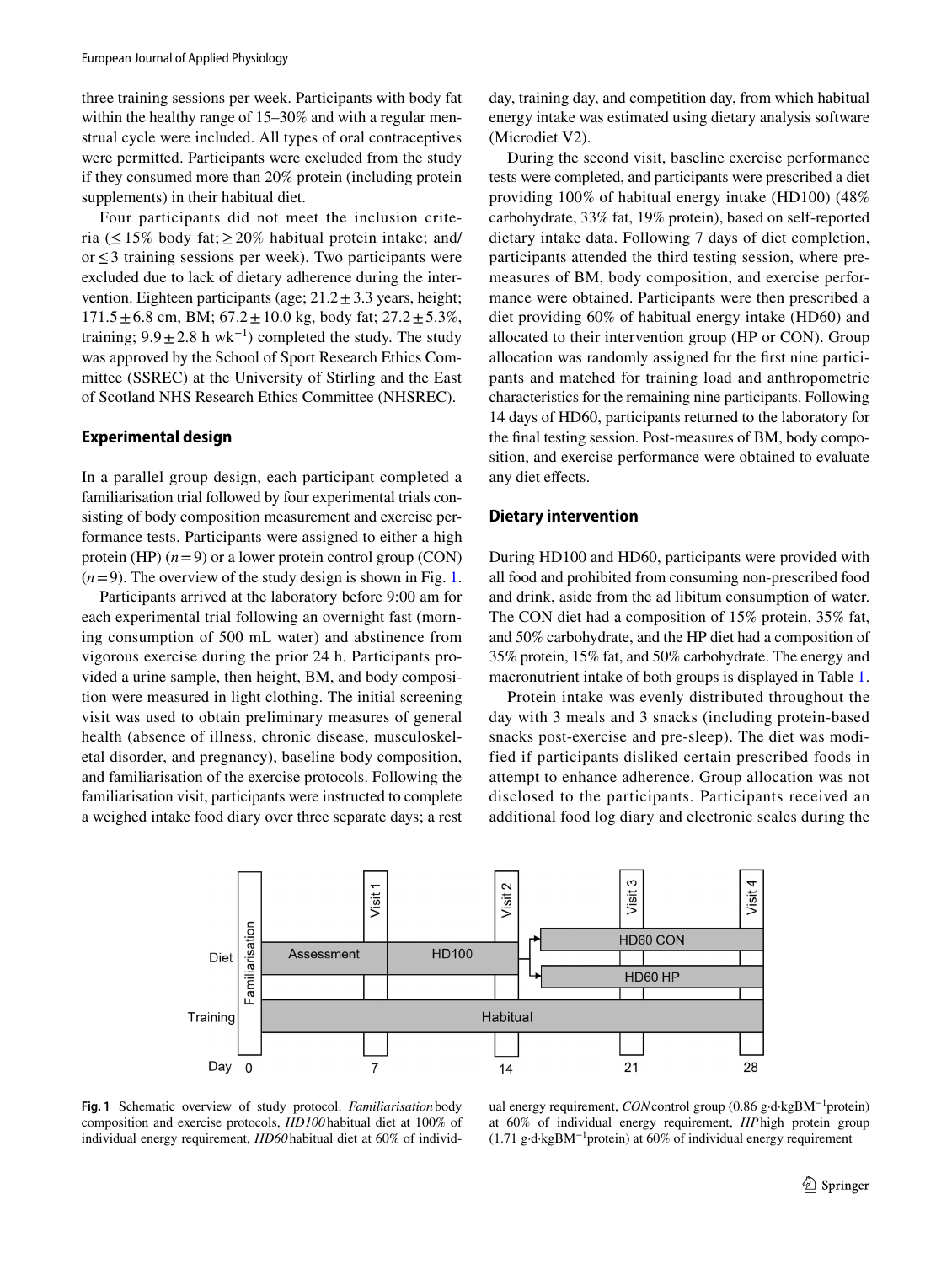<span id="page-3-0"></span>**Table 1** Macronutrient composition of prescribed diets

|                                  | Diet          | Control<br>$(n=9)$                                                 | High protein<br>$(n=9)$                                            | P value                                     |
|----------------------------------|---------------|--------------------------------------------------------------------|--------------------------------------------------------------------|---------------------------------------------|
| Energy (Keals)                   | HD100<br>HD60 | $2114 \pm 517$<br>$1347 + 264$                                     | $2173 \pm 343$<br>$1302 + 209$                                     | 0.84<br>0.64                                |
| CHO(g)<br>$(g d^{-1} kgBM^{-1})$ | HD100<br>HD60 | $283 + 54$<br>$(4.32 \pm 1.26)$<br>$176 + 32$<br>$(2.68 \pm 0.78)$ | $272 + 46$<br>$(4.15 \pm 0.83)$<br>$168 + 26$<br>$(2.58 \pm 0.49)$ | 0.65<br>(0.73)<br>0.58<br>(0.74)            |
| FAT(g)<br>$(g d^{-1} kgBM^{-1})$ | HD100<br>HD60 | $83 + 31$<br>$(1.27 \pm 0.61)$<br>$51 + 13$<br>$(0.77 \pm 0.26)$   | $79 + 21$<br>$(1.20 \pm 0.30)$<br>$24 + 5$<br>$(0.38 \pm 0.09)$    | 0.76<br>(0.74)<br>${<}0.01*$<br>$(< 0.01*)$ |
| PRO(g)<br>$(g d^{-1} kgBM^{-1})$ | HD100<br>HD60 | $101 + 25$<br>$(1.56 \pm 0.55)$<br>$56 + 9$<br>$(0.86 \pm 0.23)$   | $108 + 25$<br>$(1.65 \pm 0.41)$<br>$112 + 18$<br>$(1.71 \pm 0.31)$ | 0.59<br>(0.69)<br>${<}0.01*$<br>$(< 0.01*)$ |

Values reported as mean $\pm$ standard deviation

*CHO*carbohydrate, *PRO*protein, *g d−1 kgBM−1* grams per day of protein per kilogram of body mass

\*Denotes statistically significant difference between groups  $(p < 0.05)$ ; independent samples *t* test)

HD60 intervention to report any other drinks or foods that were consumed or any prescribed food that was not consumed. Participants were asked to report back to investigators immediately so that the macronutrient composition could be modified accordingly the following day.

#### **Assessment of body composition**

A whole-body dual energy X-ray absorptiometry (DXA) (Lunar, GE Healthcare Prodigy, GE Healthcare, Buckinghamshire, UK) scan was used to determine body composition at visits 1 (Baseline), 3 (Pre), and 4 (Post). This model of DXA has a coefficient of variation of 1–2% (Toombs et al. [2012\)](#page-10-12). The best practice procedures, as presented by Nana and colleagues, were followed (Nana et al. [2015](#page-10-13)). In addition, participants were instructed to consume 500 mL of water upon waking to ensure a euhydrated state, which is recommended under the best practice for DXA measurement (Rodriguez-Sanchez and Galloway [2015\)](#page-10-14). Participants were asked to wear minimal clothing consisting of an unwired sports bra and a pair of shorts and were asked to wear the same clothes at each subsequent testing visit. A pregnancy test was completed before the scan to ensure no participants were pregnant. The participant positioning during the scan was standardised and maintained throughout the duration of the study. Total BM, FM, LBM and body fat (BF) percentage were

measured. Following body composition assessment, participants completed several exercise performance tests.

### **Exercise performance**

All participants took part in a familiarisation visit which included the battery of exercise performance tests undertaken in the present study. The visit included a full explanation of the procedures, with participants performing the full exercise testing protocols. Participants were instructed to record all exercise sessions completed and to maintain a similar training schedule throughout the duration of the study while ensuring abstinence from vigorous exercise in the 24 h period prior to laboratory visits. During the laboratory visits, participants completed a 5-min standardised warm-up followed by a 6 s Wingate test, a maximal isokinetic leg strength test, a 20 m sprint, and the Yo-Yo anaerobic endurance test. All machine settings were determined during visit 1 and remained constant throughout the study for each participant.

## **Wingate test**

A 5-min warm-up was completed on a cycle ergometer (Excalibur Sport; Lode, Netherlands). The warmup included 5ˣ5 sec sprints at sub-maximal intensity during the fnal 2 min before moving onto the testing ergometer. The 6 s Wingate test was performed on an electronic ergometer (Excalibur Sport; Lode) using the official Wingate software (Wingate version 1.0.13; Lode, Netherlands) and recorded maximal anaerobic power output and peak power. Prior to the test, participants completed a 1 min lead-in to increase cadence from 70 to 100 revs min−1. Participants were then encouraged to pedal at maximal effort, maintaining the highest possible cadence for the full 6 s. A 5 min cool down was then performed on the cycle ergometer and  $a \sim 20$  min rest period was awarded before commencing the isokinetic strength test. A standard error of measurement of 4–6% for peak power output for females has previously been reported (Kavaliauskas and Phillips [2016\)](#page-9-16).

#### **Isokinetic strength**

Participants completed an isokinetic peak force test on the electromechanical Kin Com 125 isokinetic dynamometer (Chattanooga Group, Inc. Tennessee). Participants were seated in the testing chair with 90° of hip and knee fexion and secured into the seat through stabilisation straps. The axis of the dynamometer was then aligned with the anatomical axis of the knee joint for each participant. The dominant leg was used for testing and was assessed from 20° knee flexion to 70° knee flexion. Five submaximal warm-up muscle contractions of 2–4 s were performed; two at 50%, two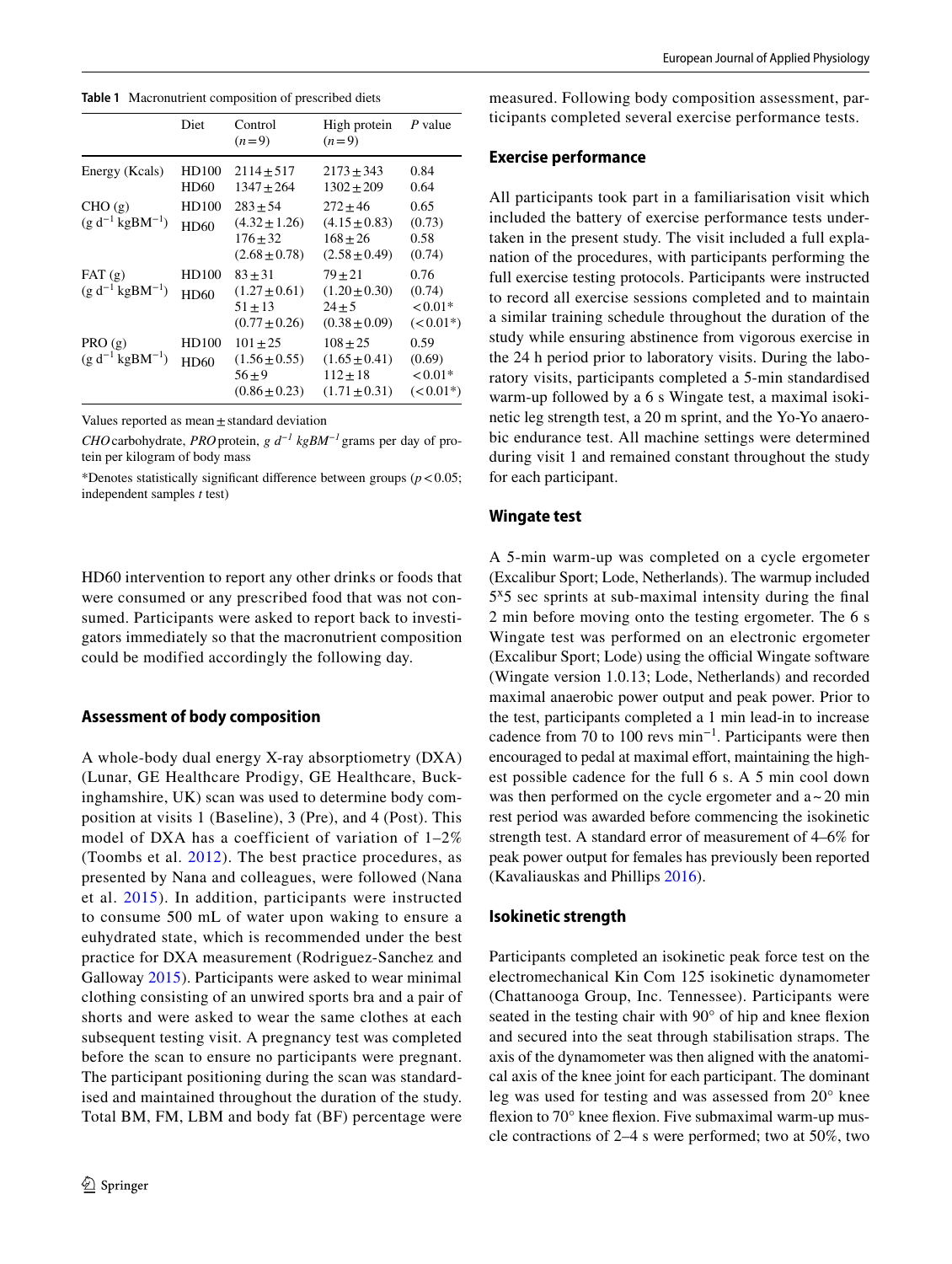at 70%, and one at 90% of participants' perceived maximal contraction, each separated by 30 s of rest. The testing protocol consisted of at least three maximal contractions of 60°s−1 and 120°s−1. Each maximal concentric contraction was followed by a maximal eccentric contraction separated by a 5 s pause. Following a 30 s interval, the next maximal contraction was completed. The highest concentric and eccentric scores were accepted as the maximal voluntary contraction. Participants were allowed a 2 min rest interval before testing began at 120°s−1. Participants were vocally encouraged throughout the trials and were instructed to grip the sides of the testing seat for comfort. Approximately 15–20 min of rest occurred before the 20 m sprint test. Previous authors have reported 6.6–11% variation in performance outcomes for concentric contractions and 8.9–11.9% variation for eccentric contraction in females (Li et al. [1996\)](#page-9-17).

#### **Speed and Yo‑Yo endurance test**

The 20 m sprint and Yo-Yo endurance tests were completed on hard tennis courts. Participants completed a 5 min dynamic warm-up of choice that was repeated for each trial. In the fnal 2 min of warm-up, participants completed 5 submaximal 20 m sprints; two at 50%, two at 70%, and one at 90% of perceived maximum speed. Two mins of rest were allocated before participants began the maximal 20 m sprint testing. Each participant completed three maximal sprints separated by 1 min of active recovery. Sprint time was recorded through electronic speed gates (Brower Timing, Draper, USA) set at 0, 5, and 20 m. Participants were set 1 m behind the timing gates and were encouraged to sprint maximally through the final gates at 20 m. The coefficient of variation of 5 m and 20 m sprints has been shown to be 3.2% and 2.9%, respectively (Altmann et al. [2015;](#page-9-18) Shalfawi et al. [2012](#page-10-15)).

Following sufficient rest  $(10-15 \text{ min})$ , participants began the Yo-Yo level 1 recovery test, as previously reported (Gravina et al., [2017\)](#page-9-19). When signalled by the recorded beep from the CD, participants ran to and from a cone placed 20 m from the starting point. A period of 10 s active recovery separated each 40 m shuttle. The test was terminated when the participant failed to touch the starting line in time of the beep on two continuous shuttles. All testing conditions remained consistent and each participant completed the test individually to remove the element of competition. The reliability of the Yo-Yo level 1 endurance test has been examined and shown a CV of 4.9% with performance outcomes of the test (Krustrup, [2003](#page-9-20)).

#### **Blood sampling**

Blood samples were collected from an antecubital vein into three 5 mL vacutainers containing ethylenediaminetetraacetic acid (EDTA), serum (untreated), and lithium heparin (LH). Blood samples were centrifuged at 4°, 3500 rpm for 10 min within 2 h of collection. Serum stores were transferred into 1 mL containers and stored at − 80 °C until analysis of serum progesterone concentration. Serum progesterone concentrations were determined by a commercially available ELISA kit (Eagle Biosciences). Participants were estimated to be in the follicular phase when serum progesterone concentration was  $<$  5 ng·mL<sup>-1</sup> and in the luteal phase when  $\geq$  5 ng·mL<sup>-1</sup> (Shaaban and Klopper [1973](#page-10-16)). A progesterone concentration range to indicate ovulation (typically 5–7 ng mL<sup>-1</sup>) was not used as this range would be entered both during periovulation and when leaving the luteal phase (i.e., pre-menses) and cannot be distinguished without another confrmation of ovulation, e.g., luteinising hormone concentration in urine.

#### **Statistical analysis**

All assumptions for statistical models were assessed. Data that violated the assumptions were logarithmically transformed before statistical analysis. Statistical analysis was performed on IBM SPSS (version 25, SPSS Inc., Chicago, IL). A two-way mixed design ANOVA was used to analyse all body composition and exercise performance measures between diet conditions (CON and HP) and within time points (pre- and post- HD60). Independent *t* tests with Bonferroni corrections were used to compare time-points between conditions for all body composition and exercise performance measures. Paired *t* tests were used to detect any signifcant within-group changes between time points. Based on a statistical power test using Minitab 18.1 software, an estimated sample size of 17 was required to have 80% power to detect a diference in BM of 1 kg, assuming a standard deviation of 1. Thus, the acquired sample of  $n = 18$ is sufficiently powered when using a dependent  $t$  test with a 0.05 two-sided signifcance level. *P*<0.05 was considered statistically significant. Confidence intervals assume  $95\%$ confdence in the range of the mean. All data are reported as mean  $\pm$  standard deviation (SD) unless otherwise stated.

#### **Results**

#### **Dietary intake**

Dietary intake data are displayed in Table [1.](#page-3-0) Energy intake was similar between HP and CON groups during HD60, and the reduction in energy intake from HD100 was achieved through a decrease in daily carbohydrate and fat intake. During HD60, mean daily protein intake in the HP group was twice the amount of the CON group. Whereas the HP group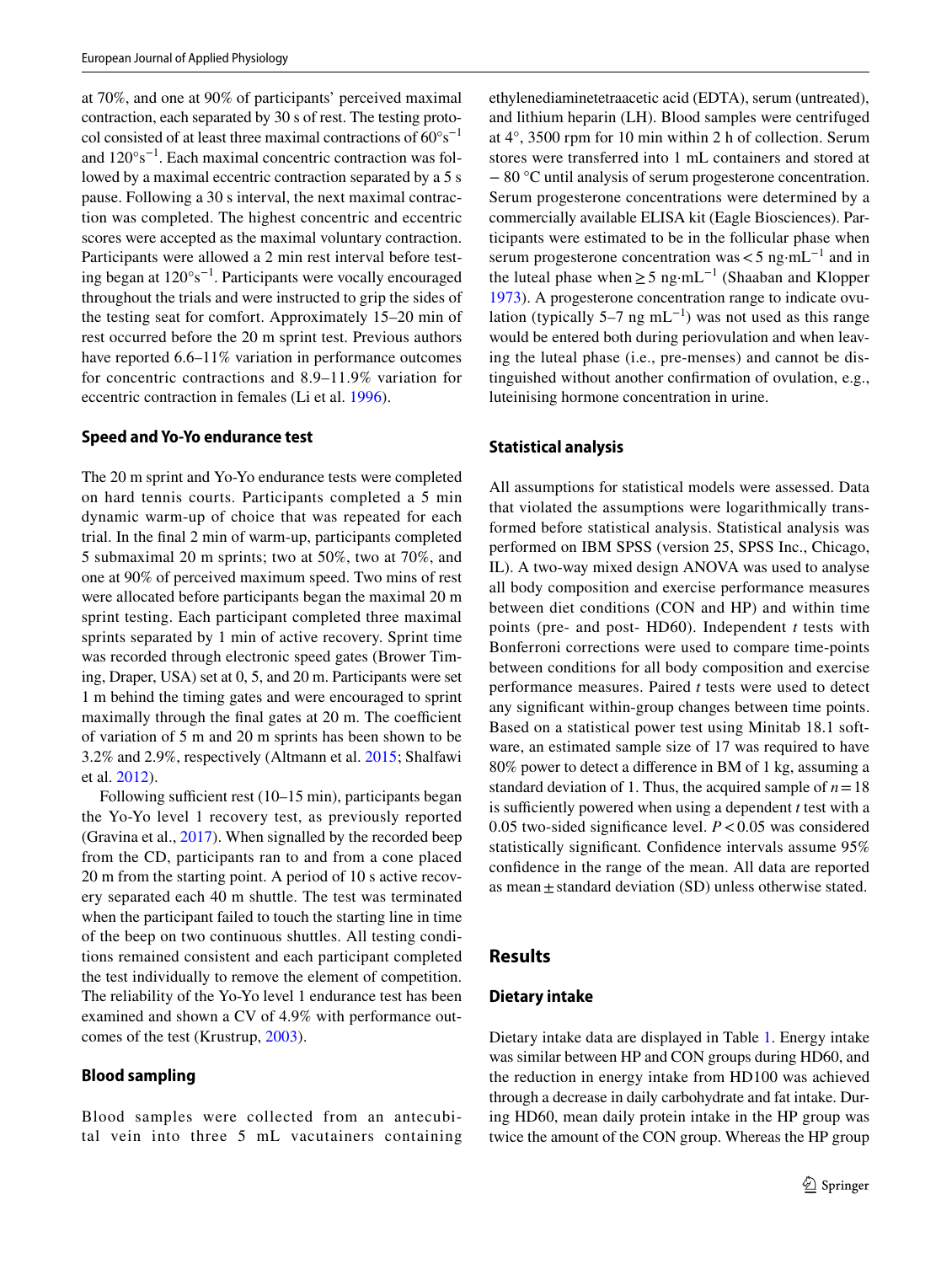increased mean daily protein intake by 4%, the CON group reduced their protein intake by 45% from HD100 to HD60. The reduction in fat intake was more pronounced in the HP group, relative to the CON group, to allow for a greater protein intake while matching total energy intake.

## **Body composition**

Total BM decreased during HD60 in both the CON and HP groups (− 1.0±1.1 kg; 95% CI− 1.72 to − 0.28; *p*=0.026 and − 1.1±0.7 kg; 95% CI− 1.56 to − 0.64; *p*=0.002, respectively); however, the diference between dietary conditions was not statistically signifcant. There were no differences in any body composition measurements between groups at baseline or pre-HD60 and paired samples *t* test revealed no change in body composition from baseline to pre-HD60 (all  $p > 0.05$ ). Individual changes in body composition measurements throughout HD60 are displayed in Fig. [2.](#page-5-0) Overall, there were no signifcant interactions between time point (pre-post) and diet group on BM, FM, LBM, or appendicular lean mass (ALM). The loss of FM was slightly greater in the HP group  $(-0.9 \pm 0.4 \text{ kg})$ ; 95% CI − 1.14 to − 0.63; *p* < 0.001) than the CON group

<span id="page-5-0"></span>**Fig. 2** Individual body composition data at pre- and post-energy restriction. Control diet=0.86 g·d·kgBM−1protein; high protein $=1.7$ g.g·d·kgBM−1protein; pre=pre 40% energy restriction (HD60); post=post HD60. \*Denotes statistically signifcant change from pre  $(p < 0.05$ ; paired samples *t* test)

(− 0.7±0.6 kg; 95% CI − 1.08 to − 0.34; *p*=0.005) from pre-post HD60, though there was no between-group difference  $(p=0.451)$ . During HD60, absolute LBM did not change in either the HP or CON group  $(-0.1 \pm 0.7 \text{ kg}; 95\%)$ CI – 0.6 to 0.4 and –  $0.3 \pm 1.1$  kg; 95% CI – 1.1 to 0.4, respectively), with no between-group differences  $(p=0.627)$ . Likewise, the relative LBM change from pre- to post- HD60 was not significantly different between groups ( $p=0.563$ ; HP:  $- 0.23\%$ ; 95% CI  $- 1.5$  to 1.0 kg and CON:  $- 0.74\%$ ; 95% CI – 2.8 to 1.3 kg). Notably, one participant lost 6.6% of LBM during HD60, though even when data were analysed with omission of this outlier, the between-group diference remained insignifcant.

#### **Exercise performance**

#### **HD100 (baseline‑pre) diferences**

There were no significant differences in exercise performance between dietary groups at baseline. The CON group experienced a statistically significant increase in isokinetic concentric strength at both  $60^{\circ} s^{-1}$  ( $p = 0.01$ )

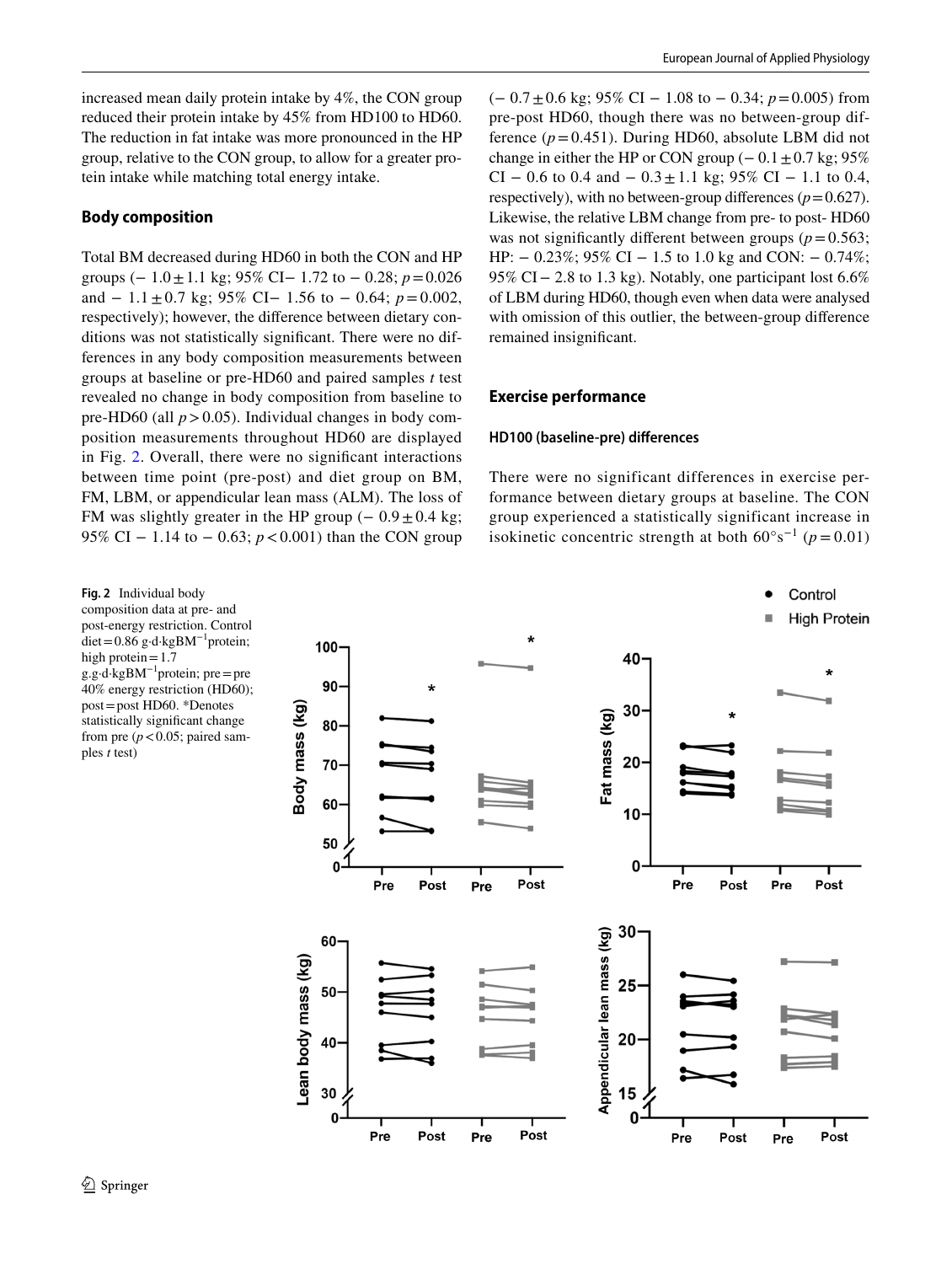and  $120^{\circ}$ s<sup>-1</sup> ( $p = 0.01$ ) from baseline to pre-HD60. No significant changes from baseline to pre-HD60 were found in the HP group for isokinetic concentric strength or in either dietary condition for isokinetic eccentric strength at  $60^{\circ} s^{-1}$  or  $120^{\circ} s^{-1}$ . Yo-Yo test scores improved in the HP group from baseline to pre-HD60 ( $p = 0.042$ ) but remained constant in the CON group. Neither group experienced change in 5 m nor 20 m sprint performance from baseline to pre-HD60.

#### **HD60 (pre‑post) diferences**

Following HD60, there were no significant interactions between time point (pre-post) and dietary condition on any exercise performance measurement. HD60 did not induce any changes in Wingate performance, anaerobic endurance, or sprint performance in either the HP or CON groups, nor were there any between-group differences. Concentric strength at  $60^{\circ} s^{-1}$  improved during HD60

<span id="page-6-0"></span>**Fig. 3** Individual exercise performance measures at pre- and post-energy restriction. Control diet=0.86 g·d·kgBM−1protein; high protein=1.7 g·d·kgBM−1protein; pre=pre 40% energy restriction (HD60); post=post HD60. \*Denotes statistically signifcant change from pre  $(p < 0.05$ ; paired samples *t* test)

 $(p=0.004)$  in the HP group only. When data from both HP and CON groups were pooled, isokinetic concentric and eccentric strength at 60°s−1 significantly improved  $(p=0.006$  and 0.045) during HD60. Individual values for pre-post exercise performance measures are displayed in Fig. [3.](#page-6-0)

## **Menstrual cycle phase**

Measurements of serum progesterone concentration were obtained at pre- and post- HD60 in 14 participants. From these data, 11 participants were estimated to be in the follicular phase and 3 in the luteal phase at pre-HD60 (serum progesterone:  $2.51 \pm 0.38$  and  $16.45 \pm 0.80$  ng⋅L<sup>-1</sup>, respectively), and 12 participants were estimated to be in the follicular phase and 2 in the luteal phase at post-HD60 (serum progesterone:  $2.75 \pm 0.35$  and  $18.35 \pm 2.20$  ng·mL<sup>-1</sup>, respectively). Overall, 9 participants were estimated to be in the follicular phase during both the pre- and post- HD60 DXA measurements.

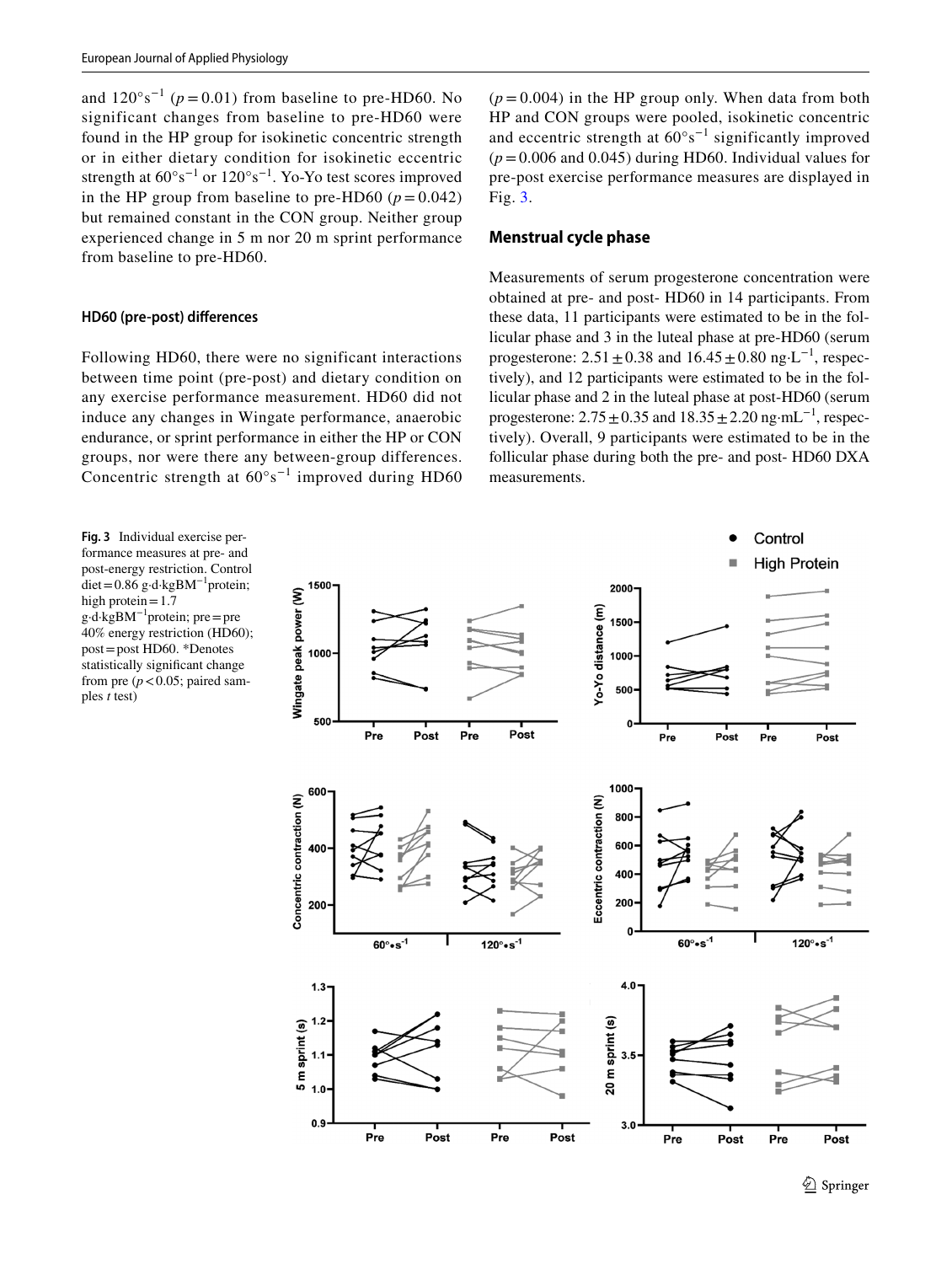## **Discussion**

This study was designed to investigate the impact of increasing dietary protein intake relative to total energy intake on changes in body composition during energy restriction in well-trained females. This study is the frst to investigate the impact of protein intake on body composition during an acute period of weight loss in trained females. As expected, total body mass was reduced during 2 weeks of 40% energy restriction. However, we report no discernible diferences in changes in body composition between groups consuming a hypocaloric diet containing either 35% or 15% of total energy intake from protein. Exercise performance was not impaired by energy restriction and only concentric strength was afected by protein intake. Overall, our fndings suggest that increasing protein intake to 35% of total energy intake does not induce LBM change, independently, or relative to reducing protein intake to 15% of total energy intake in trained females during 2 weeks of diet-induced weight loss. These results are in contrast with those previously reported in trained males (Mettler et al. [2010\)](#page-10-8).

Any sex diferences in body composition changes with increased relative dietary protein composition during weight loss may be due to a number of factors. Various individual pre-existing characteristics, including body composition, may play a large determining role in weight loss and body composition succeeding dietary and/or exercise intervention. In this regard, Forbes [\(2000](#page-9-21)) and Heymsfeld et al. ([2011](#page-9-22)) noted that leaner individuals have greater susceptibility to LBM loss during weight loss, relative to those with higher body fat mass. As such, it may be expected that males and females respond diferently to energy restriction, with regards to changes in LBM, owing to notable sex differences in body composition. These fndings (Forbes [2000](#page-9-21); Heymsfeld et al. [2011\)](#page-9-22) may partly explain the discrepancies between past and present findings, whereby severe  $(-40\%)$ energy restriction induced signifcant diminishment of LBM in well-trained males (Mettler et al. [2010](#page-10-8)), but not in welltrained females. These inconsistencies between males and females regarding LBM change may have been somewhat predetermined by their baseline body fat  $(-17\% \text{ and } -27\%$ , respectively), which perhaps limited a substantial loss of LBM in females. Accordingly, higher adiposity in females may protect against energy restriction-induced loss of LBM in the short-term, and perhaps longer periods of energy restriction (>2 weeks) are needed for a measurable change in LBM to be detected in females. Noteworthy, it appears that as baseline body fat increases (40–50%), the protective efect of body fat on LBM loss is diluted, with untrained females losing up to  $\sim 6\%$  LBM in 10–20 weeks (Gordon et al. [2008](#page-9-8); Layman et al. [2003](#page-9-23), [2005;](#page-9-9) Leidy et al. [2007](#page-9-10); Mateo-Gallego et al. [2017](#page-10-17); Noakes et al. [2005](#page-10-18)). Thus, it

seems feasible that baseline body composition may be a stronger prerequisite to changes in LBM during weight loss in lean trained individuals than in overweight and untrained populations.

Changes in LBM during weight loss may be further infuenced by absolute protein intake. LBM was preserved in trained males during energy restriction by increasing pro-tein intake to 2.3 g⋅d⋅kgBM<sup>-1</sup> (Mettler et al. [2010\)](#page-10-8). This increase was achieved by increasing relative protein intake from 15 to 35% of total energy intake. However, in our present study, increasing protein intake from 15 to 35% of total energy intake resulted in no increase in absolute protein intake relative to BM. These females had a substantially lower habitual energy intake compared to the males (Mettler et al. [2010](#page-10-8)). Thus, increasing the percentage of energy from protein during HD60 did not change absolute protein intake in the current study (1.7 g·d·kgBM). Current recommendations state that energy-deficient athletes may require up to 2.4 g·d·kgBM−1 of protein to preserve or increase LBM (Witard et al. [2019\)](#page-10-19). In the present study, LBM was preserved when protein was consumed at 0.9 and 1.7 g·d·kgBM. Thus, in young trained females, the amount of daily protein required to preserve LBM during energy restriction may be less than previously recommended (Witard et al. [2019](#page-10-19)), at least during short periods of energy restriction. To elucidate the role of dietary protein in LBM change in energyrestricted, young, trained females, longer-term intervention studies may be required.

The change in dietary protein intake from habitual protein intake may modify LBM change during energy restriction. Participants in Mettler's study habitually consumed 1.6 g·d·kgBM−1 of protein and, during energy restriction, the high protein group consumed 2.4 g·d·kgBM−1, which attenuated LBM loss. However, protein intake in the control group was reduced to 1.0 g⋅d⋅kgBM<sup>-1</sup>, resulting in loss of LBM (Mettler et al. [2010\)](#page-10-8). Therefore, it is not possible to ascertain whether the statistical diference in LBM change was attributed to an increase in protein intake in the high protein group, or a reduction in protein intake in the control group. In the present study, we observed the efects of maintained versus reduced absolute protein intake and did not report between-group diferences. Thus, our study suggests that changes in LBM are likely attributed to increased, rather than decreased, protein intake, which supports the conclusions of Mettler et al.  $(2010)$  $(2010)$  $(2010)$ . Therefore, sufficiently increasing absolute protein intake during energy restriction seems a plausible determinant to LBM change.

Other factors, including the duration and/or degree of energy restriction, may infuence changes in body composition. In the present study, LBM was not signifcantly reduced with 2 weeks of 40% energy restriction, with the HP and CON groups losing only 100 g and 300 g of LBM, respectively. Nevertheless, the diference in LBM change between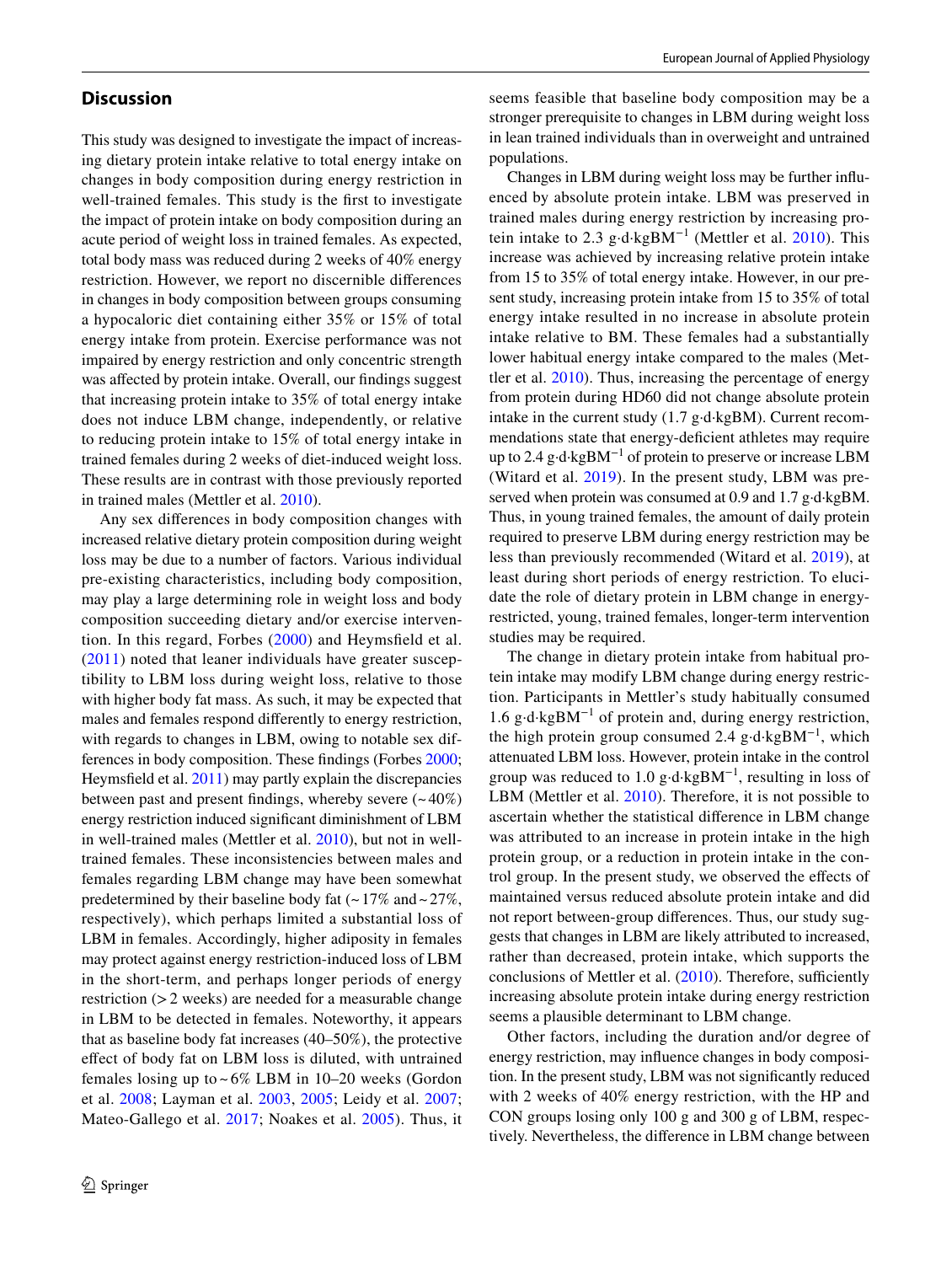groups may become more pronounced with longer periods of energy restriction. It is conceivable that we failed to detect a statistically signifcant reduction in LBM due to the short duration of the energy restriction. However, it has previously been demonstrated that 2 weeks of energy restriction was sufficient to induce LBM loss in males (Mettler et al. [2010](#page-10-8)). Thus, the duration of energy restriction per se does not seem to explain our results. Potentially, the severity of energy restriction is a stronger mediator of LBM change than the duration of energy restriction (Garthe et al. [2011](#page-9-24)). However, the reduction in energy restriction was identical between past (Mettler et al. [2010\)](#page-10-8) and present studies. Therefore, neither the reduction in energy intake, nor the duration of energy restriction, appear to explain the discrepancies between males (Mettler et al. [2010\)](#page-10-8) and females. Future research exploring these conceivable sex diferences in the physiological response to energy restriction are warranted.

Severe energy restriction can, however, be detrimental to various exercise performance parameters, including strength, sprinting, jumping, and sport-specifc ftness tests (Fortes et al. [2017;](#page-9-25) Garthe et al. [2011](#page-9-24); Lalia et al. [2018](#page-9-4); Ribas et al. [2019](#page-10-20)). In the present study, exercise performance was maintained and, in the most part, unafected by protein intake. Although, due to the great degree of intra-participant variability in the exercise protocols utilised, our data may fail to represent true changes in performance. Regardless, meaningful performance change is unlikely to occur over 2 weeks and previous short-term periods (5–14 days) of severe energy restriction did not deteriorate strength, power, aerobic or anaerobic capacity, despite signifcant weight loss (Durguerian et al. [2016;](#page-9-26) Mendes et al. [2013;](#page-10-21) Zachwieja et al. [2001\)](#page-10-22). Short-term energy restriction does not appear to adversely afect exercise performance, although the long-term efects of severe energy restriction using sport or event-specifc measurements of performance are poorly understood. Accordingly, future longitudinal studies investigating the impact of long-term energy restriction on exercise performance would be beneficial.

The authors acknowledge that a lack of control for menstrual cycle status may be considered a limitation of the present study. A key consideration when conducting research with premenopausal females is hormonal status, i.e., menstrual cycle phase and use of hormonal contraceptives. However, we did not control menstrual cycle phase, which may have infuenced the DXA measurements due to cyclic fuctuations in body water. During the DXA measurements, conducted on days 7, 14, and 28 of the intervention, some of the females were not in the same phase of the menstrual cycle (as estimated by serum progesterone concentration) at each measurement. Furthermore, there was between-participant variation in cycle phase at each DXA measurement, which may have created inter-participant variability in lean body mass change. Nonetheless, studies that have compared body composition measurements across the menstrual cycle have not reported signifcant diferences between menstrual cycle phases (Cumberledge et al. [2018](#page-9-27); Hicks et al. [2017](#page-9-28)). However, endurance- and resistance- based exercise performance may be impaired during the early follicular phase of the menstrual cycle, albeit this response is likely individual and supporting evidence is inconclusive (McNulty et al. [2020](#page-10-23)). Future studies in females should consider hormonal status and, where feasible, conduct primary measures during the same phase of each menstrual cycle.

## **Conclusion**

In summary, we demonstrate that short-term severe energy restriction reduced total body mass, in the absence of change to LBM and exercise performance. However, our study failed to show a diference between higher and lower protein intakes with respect to changes in LBM in well-trained females, which conficts previous research in well-trained males. These data indicate that neither maintaining nor reducing absolute protein intake diminishes LBM during short-term energy restriction in trained females. The impact of protein intake on LBM change during energy restriction warrants investigation in trained females. Furthermore, recommendations for weight loss in trained females should express protein intake relative to body mass, not energy intake.

**Acknowledgements** The authors would like to thank the study participants for their time and dedication to the study. This study received no external funding.

**Author contributions** The study was designed by LA, OW and IW. Data collection was conducted by LA, OW and TC. Data were analysed by AP. The manuscript was written by AP, KT, OW and IW. All authors read and approved the fnal manuscript.

**Funding** Not applicable.

#### **Compliance with ethical standards**

**Conflict of interest** The authors declare no conficts of interest.

**Ethical approval** The study was approved by the School of Sport Research Ethics Committee (SSREC) at the University of Stirling and the East of Scotland NHS Research Ethics Committee (NHSREC).

**Informed consent** Written informed consent was obtained by all participants prior to data collection.

**Consent for publication** All co-authors approved the fnal version of this manuscript.

**Open Access** This article is licensed under a Creative Commons Attribution 4.0 International License, which permits use, sharing,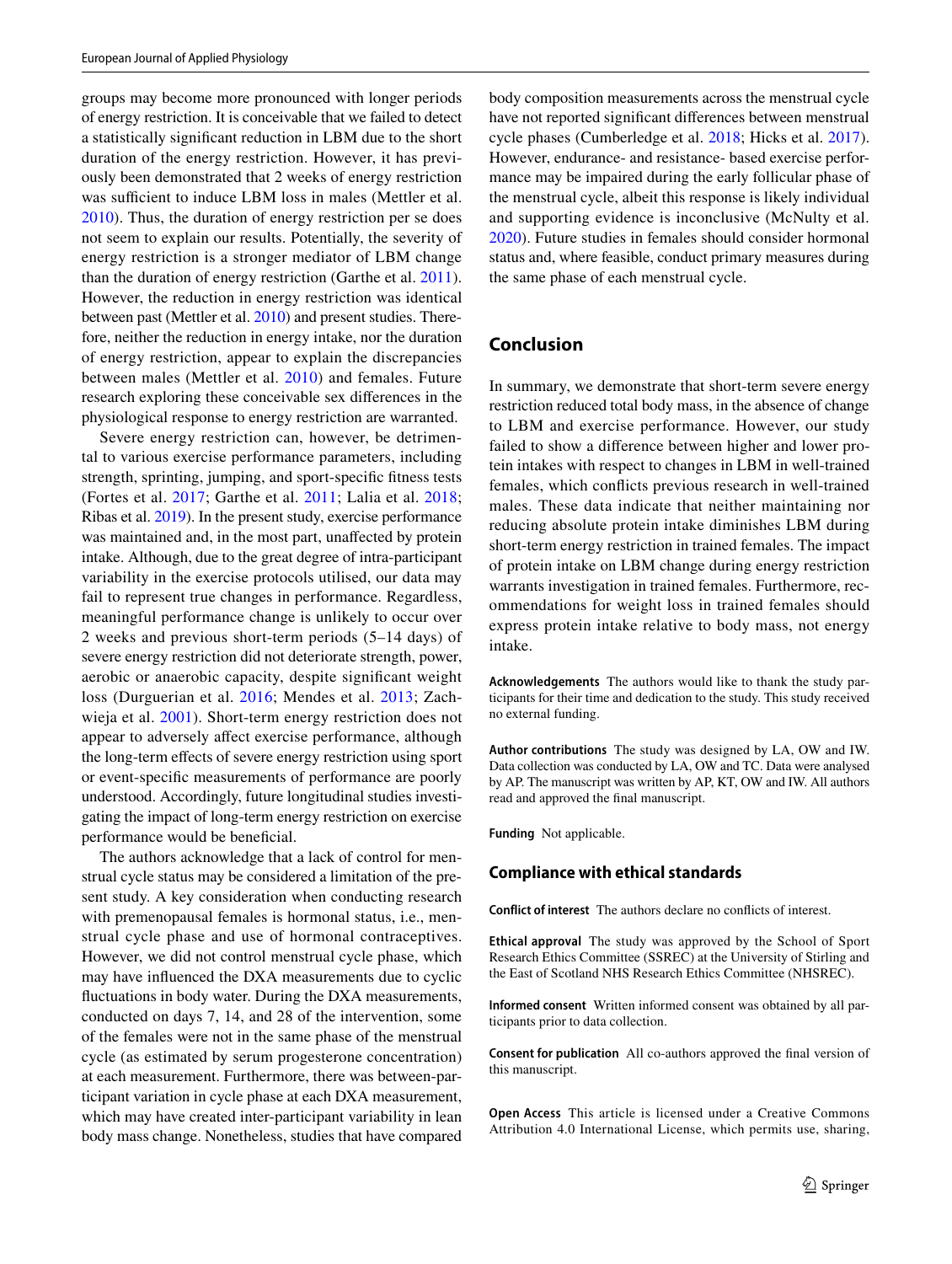adaptation, distribution and reproduction in any medium or format, as long as you give appropriate credit to the original author(s) and the source, provide a link to the Creative Commons licence, and indicate if changes were made. The images or other third party material in this article are included in the article's Creative Commons licence, unless indicated otherwise in a credit line to the material. If material is not included in the article's Creative Commons licence and your intended use is not permitted by statutory regulation or exceeds the permitted use, you will need to obtain permission directly from the copyright holder. To view a copy of this licence, visit [http://creativecommons](http://creativecommons.org/licenses/by/4.0/) [.org/licenses/by/4.0/.](http://creativecommons.org/licenses/by/4.0/)

## **References**

- <span id="page-9-18"></span>Altmann S, Hofmann M, Kurz G, Neumann R, Woll A, Haertel S (2015) Diferent starting distances afect 5-m sprint times. J Strength Cond Res 29(8):2361–2366
- <span id="page-9-0"></span>Barley OR, Chapman DW, Abbiss CR (2018) Weight loss strategies in combat sports and concerning habits in mixed martial arts. Int J Sports Physiol Perform 13(7):933–939. [https://doi.org/10.1123/](https://doi.org/10.1123/ijspp.2017-0715) [ijspp.2017-0715](https://doi.org/10.1123/ijspp.2017-0715)
- <span id="page-9-2"></span>Bloodworth A, McNamee M, Tan J (2017) Autonomy, eating disorders and elite gymnastics: ethical and conceptual issues. Sport Educ Soc 22(8):878–889. [https://doi.org/10.1080/13573](https://doi.org/10.1080/13573322.2015.1107829) [322.2015.1107829](https://doi.org/10.1080/13573322.2015.1107829)
- <span id="page-9-11"></span>Campbell BI, Aguilar D, Conlin L, Vargas A, Schoenfeld BJ, Corson A, Couvillion K (2018) Efects of high versus low protein intake on body composition and maximal strength in aspiring female physique athletes engaging in an 8-week resistance training program. Int J Sport Nutr Exerc Metab 28(6):580–585
- <span id="page-9-6"></span>Carbone JW, Pasiakos SM, Vislocky LM, Anderson JM, Rodriguez NR (2014) Effects of short-term energy deficit on muscle protein breakdown and intramuscular proteolysis in normal-weight young adults. Appl Physiol Nutr Metab 39(8):960–968. [https://](https://doi.org/10.1139/apnm-2013-0433) [doi.org/10.1139/apnm-2013-0433](https://doi.org/10.1139/apnm-2013-0433)
- <span id="page-9-5"></span>Carbone JW, McClung JP, Pasiakos SM (2019) Recent advances in the characterization of skeletal muscle and whole-body protein responses to dietary protein and exercise during negative energy balance. Adv Nutr 10(1):70–79. [https://doi.org/10.1093/advan](https://doi.org/10.1093/advances/nmy087) [ces/nmy087](https://doi.org/10.1093/advances/nmy087)
- <span id="page-9-27"></span>Cumberledge EA, Myers C, Venditti JJ, Dixon CB, Andreacci JL (2018) The efect of the menstrual cycle on body composition determined by contact-electrode bioelectrical impedance analyzers. Int J Exerc Sci 11(4):625–632
- <span id="page-9-1"></span>da Silva Santos JF, Takito MY, Artioli GG, Franchini E (2016) Weight loss practices in Taekwondo athletes of diferent competitive levels. J Exerc Rehabil 12(3):202–208. [https://doi.](https://doi.org/10.12965/jer.1632610.305) [org/10.12965/jer.1632610.305](https://doi.org/10.12965/jer.1632610.305)
- <span id="page-9-13"></span>Dreyer HC, Fujita S, Glynn EL, Drummond MJ, Volpi E, Rasmussen BB (2010) Resistance exercise increases leg muscle protein synthesis and mTOR signalling independent of sex. Acta Physiol 199(1):71–81
- <span id="page-9-26"></span>Durguerian A, Bougard C, Drogou C, Sauvet F, Chennaoui M, Filaire E (2016) Weight loss, performance and psychological related states in high-level weightlifters. Int J Sports Med 37(03):230–238
- <span id="page-9-15"></span>Evans EM, Mojtahedi MC, Thorpe MP, Valentine RJ, Kris-Etherton PM, Layman DK (2012) Effects of protein intake and gender on body composition changes: a randomized clinical weight loss trial. Nutr Metab 9(1):55
- <span id="page-9-3"></span>Fagerberg P (2018) Negative consequences of low energy availability in natural male bodybuilding: a review. Int J Sport Nutr Exerc Metab 28(4):385–402. <https://doi.org/10.1123/ijsnem.2016-0332>
- <span id="page-9-21"></span>Forbes GB (2000) Body fat content infuences the body composition response to nutrition and exercise. Ann NY Acad Sci 904(1):359– 365.<https://doi.org/10.1111/j.1749-6632.2000.tb06482.x>
- <span id="page-9-25"></span>Fortes LS, Costa BD, Paes PP, Cyrino ES, Vianna JM, Franchini E (2017) Efect of rapid weight loss on physical performance in judo athletes: is rapid weight loss a help for judokas with weight problems? Int J Perform Anal Sport 17(5):763–773
- <span id="page-9-14"></span>Fujita S, Rasmussen BB, Bell JA, Cadenas JG, Volpi E (2007) Basal muscle intracellular amino acid kinetics in women and men. Am J Physiol Endocrinol Metab 292(1):E77–E83
- <span id="page-9-24"></span>Garthe I, Raastad T, Refsnes PE, Koivisto A, Sundgot-Borgen J (2011) Efect of two diferent weight-loss rates on body composition and strength and power-related performance in elite athletes. Int J Sport Nutr Exerc Metab 21(2):97–104
- <span id="page-9-8"></span>Gordon M, Bopp M, Easter L, Miller G, Lyles M, Houston D, Kritchevsky S (2008) Efects of dietary protein on the composition of weight loss in post-menopausal women. J Nutr Health Aging 12(8):505
- <span id="page-9-19"></span>Gravina L, Brown FF, Alexander L, Dick J, Bell G, Witard OC, Galloway SDR (2017) n-3 Fatty acid supplementation during 4 weeks of training leads to improved anaerobic endurance capacity, but not maximal strength, speed, or power in soccer players. Int J Sport Nutr Exerc Metab 27(4):305–313. [https://doi.org/10.1123/](https://doi.org/10.1123/ijsnem.2016-0325) [ijsnem.2016-0325](https://doi.org/10.1123/ijsnem.2016-0325)
- <span id="page-9-7"></span>Hector AJ, McGlory C, Damas F, Mazara N, Baker SK, Phillips SM (2018) Pronounced energy restriction with elevated protein intake results in no change in proteolysis and reductions in skeletal muscle protein synthesis that are mitigated by resistance exercise. FASEB J 32(1):265–275. [https://doi.org/10.1096/f.201700158RR](https://doi.org/10.1096/fj.201700158RR)
- <span id="page-9-22"></span>Heymsfeld S, Thomas D, Nguyen AM, Peng J, Martin C, Shen W, Muller M (2011) Voluntary weight loss: systematic review of early phase body composition changes. Obes Rev 12(5):e348–e361
- <span id="page-9-28"></span>Hicks CS, McLester CN, Esmat TA, McLester JR (2017) A comparison of body composition across two phases of the menstrual cycle utilizing dual-energy x-ray absorptiometry, air displacement plethysmography, and bioelectrical impedance analysis. Int J Exerc Sci 10(8):1235–1249
- <span id="page-9-12"></span>Jahn LA, Barrett EJ, Genco ML, Wei L, Spraggins TA, Fryburg DA (1999) Tissue composition afects measures of postabsorptive human skeletal muscle metabolism: comparison across genders. J Clin Endocrinol Metab 84(3):1007–1010
- <span id="page-9-16"></span>Kavaliauskas M, Phillips SM (2016) Reliability and sensitivity of the 6 and 30 second Wingate tests in physically active males and females. Isokinet Exerc Sci 24(3):277–284
- <span id="page-9-20"></span>Krustrup P, Mohr M, Amstrup T, Rysgaard T, Johansen J, Steensberg A, Pedersen PK, Bangsbo J (2003) The yo-yo intermittent recovery test: physiological response, reliability, and validity. Med Sci Sports Exerc 35:697–705
- <span id="page-9-4"></span>Lalia C, Raoui RA, Adel B, Hocine A, Othman B (2018) Efects of caloric restriction on anthropometrical and specifc performance in highly-trained university judo athletes. Arab J Nutr Exerc (AJNE).<https://doi.org/10.18502/ajne.v3i3.3669>
- <span id="page-9-23"></span>Layman DK, Boileau RA, Erickson DJ, Painter JE, Shiue H, Sather C, Christou DD (2003) A reduced ratio of dietary carbohydrate to protein improves body composition and blood lipid profles during weight loss in adult women. J Nutr 133(2):411–417
- <span id="page-9-9"></span>Layman DK, Evans E, Baum JI, Seyler J, Erickson DJ, Boileau RA (2005) Dietary protein and exercise have additive effects on body composition during weight loss in adult women. J Nutr 135(8):1903–1910
- <span id="page-9-10"></span>Leidy HJ, Carnell NS, Mattes RD, Campbell WW (2007) Higher protein intake preserves lean mass and satiety with weight loss in pre-obese and obese women. Obesity 15(2):421–429
- <span id="page-9-17"></span>Li R, Wu Y, Mafulli N, Chan KM, Chan J (1996) Eccentric and concentric isokinetic knee fexion and extension: a reliability